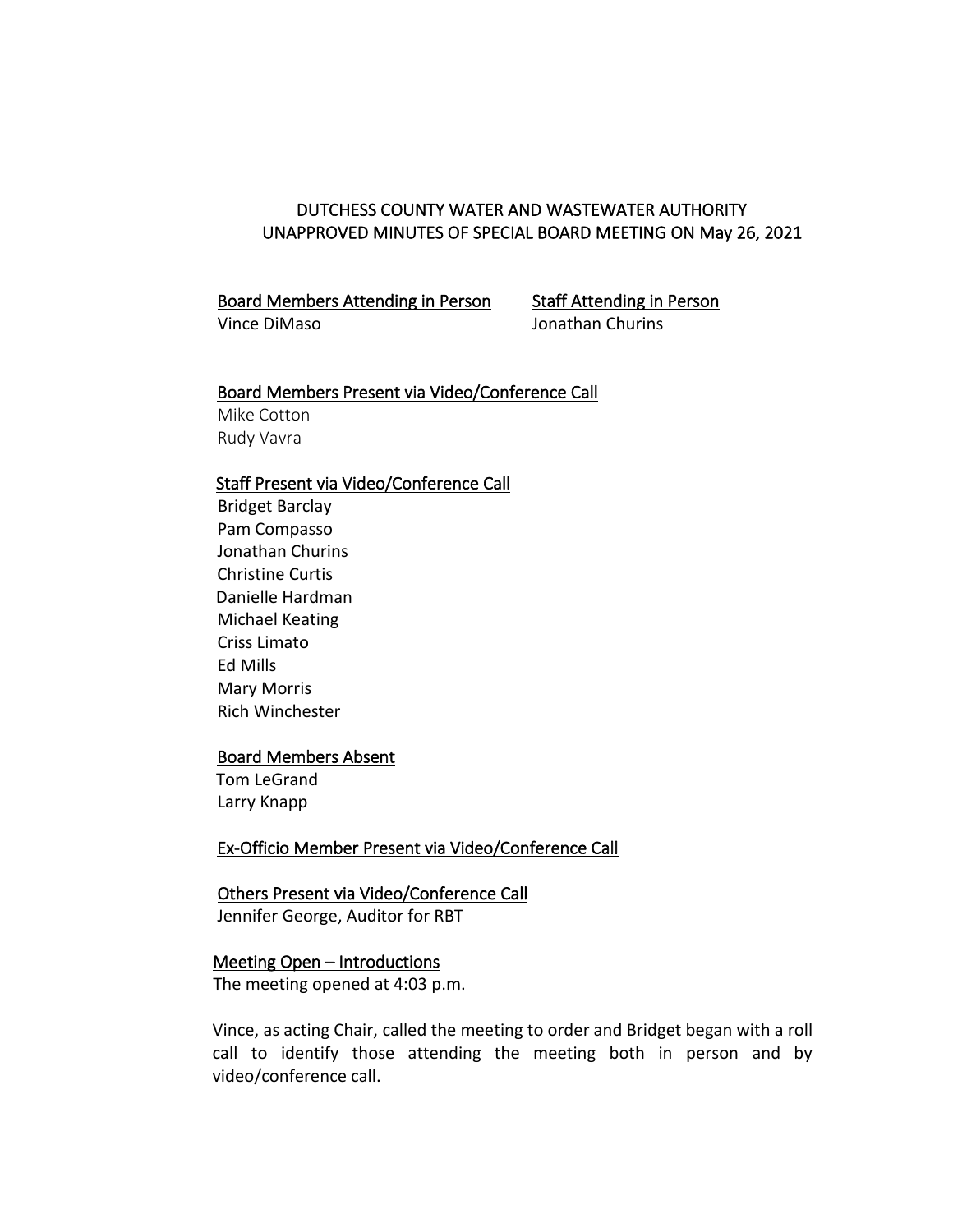# Public Comment

There were no members of the public present.

## Finance Reports:

Review of 2020 Financial Statements

Christine introduced Jennifer George with RBT, CPAs to walk the Board through the draft 2020 Financial Statement. Jennifer thanked Christine, Mary, & Bridget for their time and patience during this audit since it was all done remotely.

Jennifer began with a review of the Auditor's Report and stated that it is a clean opinion and there are no issues were identified, and that 2020 financial statements are materially correct, and they present the Authorities financial position correctly. Jennifer George began reviewing the Management's Discussion and Analysis report, prepared by Bridget and Christine. Jennifer mentioned that Bridget and Christine did a great job summarizing all the activities and operations for the past year. Jennifer called attention to page 6; there is a chart that has an overview and a breakout of the sewer and water revenues by district between 2020 and 2019, so you can see the changes per district over the past year. The new addition was Traditions and overall, the water and sewer revenues increased from the prior year. Jennifer said the MD&A did a wonderful job writing up the COVID situation, and the steps the Authority took and mentioned that the Authority was their most pro-active client on adopting new procedures and policies to address the pandemic and remote operations. Jennifer called attention to page 11; the revenues were \$ 15.2 million, and expenses were 14.3 million. Jennifer reviewed other highlights of the Statement, including the increase in Net Position, and Cash Flow presentation. She noted that the change from 2019 to 2020 in the Authority's proportionate share of the net pension liability is dictated by State funding of the retirement system; this is not a liability that the Authority would actually be required to fund. No questions on the financial statements were presented.

Jennifer reviewed the Letter Communicating Management Suggestions. The letter includes comments that are offered as constructive suggestions to be considered as part of the ongoing process of modifying and improving the Authority's practices and procedures. For the Tivoli Water project, RBT noted that there was a substantial amount of work performed at the end of 2020 (approximately \$1.6 million) for which expenses had been recorded but the offsetting revenue and receivable from the Village of Tivoli had not been recorded. RBT recommended recording the revenue and expense at the same time to ensure that the financial statements reflect the Authority's true net cost for the projects. There were no questions on the suggestions made by the auditors.